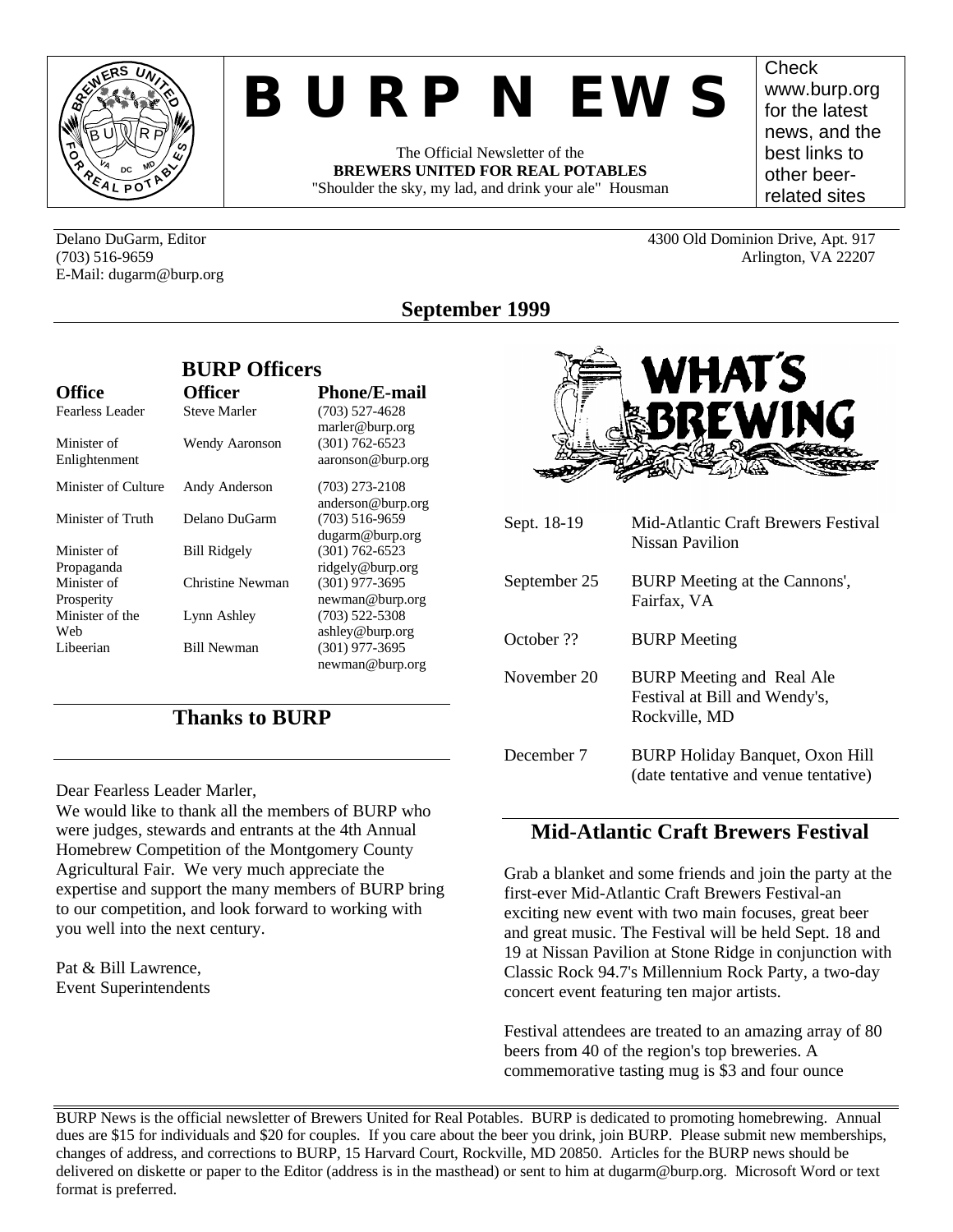beer samples may be purchased for just \$1. The Festival will feature two beer gardens, one on each side of the main Nissan Pavilion stage. Educational seminars on beer and brewing will also be offered.

## **Marler Madness**

#### Steve Marler, Fearless Leader

As tradition for the last 12 years, but I guess some of you have just now come to realize, there was no meeting held in August so that members would be able to attend the Mid-Atlantic State Homebrewers Camp Out, better know as MASHOUT. It was a nice weekend, I hear there was some rain on Friday night, but Teresa and I did not get to the mountain until Saturday morning and saw nothing but clear skies. There was a lot of great beer, both home brew and commercial, and food thanks to T.R. James catering and the Sunday morning breakfast volunteers who were lead by Wendy Aaronson. The mountain was filled with good music and friends, both new and old. Accolades to the MASHOUT coordinator Bill Ridgely, his organizational committee, and all the volunteers that helped put on a fun event.

As a previous Fearless Leader has written, "now that MASHOUT is over, that means, officially, summer is over." It is true that fall is just around the corner and winter can not be too far behind, with its short days and cold and long nights. However, with fall comes great brewing weather, festivals, and some real good BURP events to look forward to.

The Mid-Atlantic Craft Brewers Festival is being held at Nissan Pavilion on September 18-19. There will be 80 beers to sample and 10 bands to listen to. There will also be lectures on beer and brewing from local brewers and people you know and love. Remember, this festival is not replacing the Beer and Food Festival that we regularly support. This is one of many new beer events that the Mid-Atlantic Association of Craft Brewers is planing to hold for the enjoyment of beer lovers, and for the exposure of their members. I ask the question, why should the Metro - DC area have only one beer festival a year? It shouldn't. I hope you will consider attending this festival in a show of support for more beer events in the DC area.

The following weekend, Saturday September 25, the September BURP meeting takes place at the home of Tom and Colleen Cannon; which is in beautiful Fairfax Virginia, just off the Beltway and route 66. This will be BURP's first Oktoberfest meeting, as far as I know, and it will also be a joint meeting with the Herndon Wort

Hogs. We will have some German food being cooked up by T.R. James Catering. We will be asking for donations to cover the cost of the food. This does not mean that you should not bring food. You should treat it like any other meeting and bring more food than you can eat. We will also be having the AHA Club Only Porter competition and we will have a German style beer competition. If you have a Porter or any German style beer that you have brewed and would like to compete, please bring it. For the Porter competition you will need 2 bottle to enter. For the German competition, bring as much as you can spare. The German competition will be done by popular vote, so you will need enough for all those who want to vote to sample. Of course, we will also have the BURP raffle, which will give you the opportunity to win great prizes.

September will also begin our Beer Judge Certification Program (BJCP) Exam class. This class is designed to prepare you for the BJCP exam. This is a great class and very popular. It may be too late, but if you are interested contact Wendy Aaronson.

October will feature our BURP Halloween meeting. There will be a weird beer competition and we will also have our second brewers challenge. We still have room for competitors. Please see the article regarding this competition. I think we will also continue the tradition the former Fearless Leader Cannon started that you should come to this meeting dressed as your favorite beer.

In November BURP will hold its Third Annual Real Ale competition. Last year we had 29 entries, this year it will probably be more, which means there will be plenty of left over real ale for tasting at the meeting.

That brings us to December, the last meeting in 1999, which will be the annual BURP Holiday Banquet. At the banquet we will also have our Millennium Champagne Competition.

That will lead us right in to January, and the end of my term. This is the time to start thinking about running for a BURP office. All the offices are up for grabs. Please consider running.

What else do you think BURP should be doing? We are going to have one more officers meeting before the end of the year. If you have any suggestions, or want to volunteer to do something (like a pub crawl - hint, hint) talk to any one of the officers at a meeting, or call, or email, or just communicate.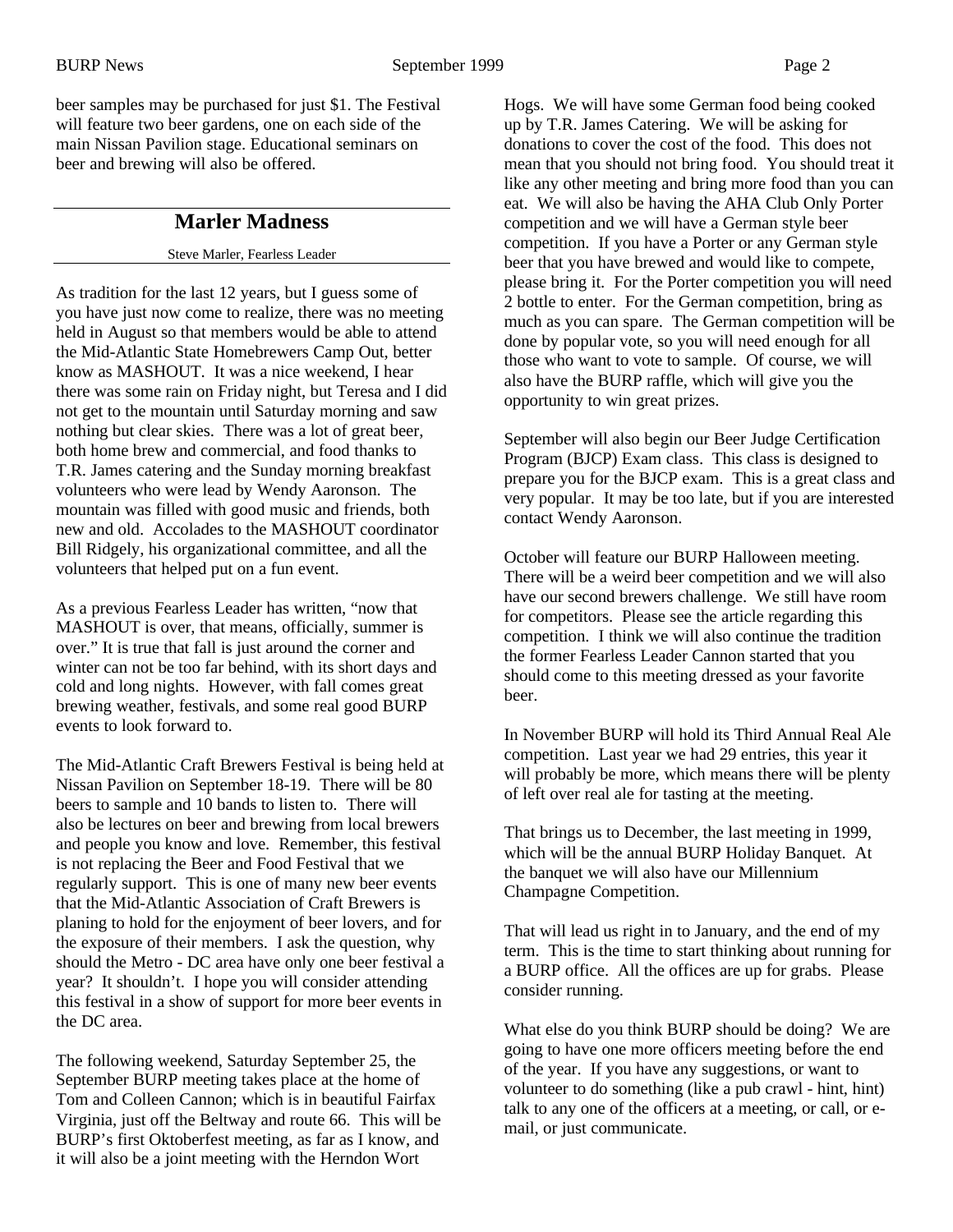Hope to see you at the BURP/Wort Hogs Oktoberfest meeting.



## **BURP Oktoberfest**

Tom Cannon, Formerly Fearless Leader

As an alternative to Oktoberfest in Munich, BURP will be holding its own Oktoberfest at the September meeting. Featured will be kegs of homebrewed German style beer, with an informal competition, and German Oktoberfest food provided by the TR James catering company. Many of us had Jim Rorick and Tyndall's food at MASHOUT this year, and know what a treat it is. BURP will be subsidizing some of the cost of the food, but will be asking members to make donations to help pay for TR James outstanding stuff. A donation box will be placed near the food distribution point, so please, help us out. Also, be sure to supplement the TR James fare with side dishes of German, or any other persuasional food.

At the September meeting, we will also be holding a Porter competition. Please see Andy Anderson for details. Finally, BURP will be hosting the homebrewers from the Herndon Warthogs at this month's meeting. It's been a while since we've hosted another club at a BURP meeting, so let's show them what a great club BURP is.



**MASHOUT 99 Kudos** Bill Ridgely

Now that MASHOUT 99 is over, there are a great many people to thank for their contributions to the success of the event.

First, I'd like to thank the wonderful folks who served on this year's planning committee - Wendy Aaronson, Bob Cooke, Delano & Katy Dugarm, Rick Garvin, Don Kaliher, Bob Kepler, Betsy Kliks, Kathy Koch, Jamie & Paul Langlie, Debbie Parshall, Liz Pitts, Chuck & Helen Popenoe, Alison Skeel, and Bob Verdon (representing the Herndon Wort Hogs but now also a BURP member). Of these, I'd especially like to thank Wendy for organizing Saturday's side dishes and the Sunday pancake breakfast, Delano & Katy for lighting the port o' pots on Friday & Saturday nights, Jamie for doing the pre-MASHOUT shopping despite the fact that she and Paul could not attend the event, Bob Cooke and Rick for picking up and delivering several donated commercial kegs, and Liz for organizing and running the check-in table. Of course, Chuck & Helen deserve special thanks for providing the site for the event and working to make sure everything was shipshape prior to the first arrivals.

Betsy Kliks arranged with Alan Hew to gain access to the University of MD farm prior to MASHOUT. Four of us (Betsy, Alan, me, and Anne-Marie Reidy, who flew all the way in from Japan for the event) picked 5 crates of fresh veggies. We hope the MASHOUT "pick-a-thon" becomes a new tradition.

I'd like to give special thanks to **T.R. James Catering** (BURPers Jim & Linda Rorick and Jim Tyndall) for putting on an outstanding barbecue Saturday night. They donated their time, labor, and equipment to the event, and the result was one of the best beef brisket, chicken, and ham dinners we've ever had the pleasure to consume at MASHOUT. I hope we can lure them back again next year.

Along with the great food and abundant homebrew, we had some wonderful commercial beer at MASHOUT. I'd like to thank all of the following for contributing kegs to the event: Volker Stewart of **Brewer's Art**, Bill Madden of **Capitol City Brewing Co**, Dave Saba of **Deep Creek Brewing Co**, Jim Wagner of **DuClaw Brewing Co**, and Chris Surrusco of **Sisson's Restaurant**.

BURPer Wild Willy Winter, in his persona as mountain man Walking Crow, put on a terrific demonstration of frontier survival skills on Saturday morning, and I thank him for his efforts. Willy would like to repeat the show next year, and I think a lot of folks would enjoy seeing it again. (But please, all other firearms need to be left at home next year).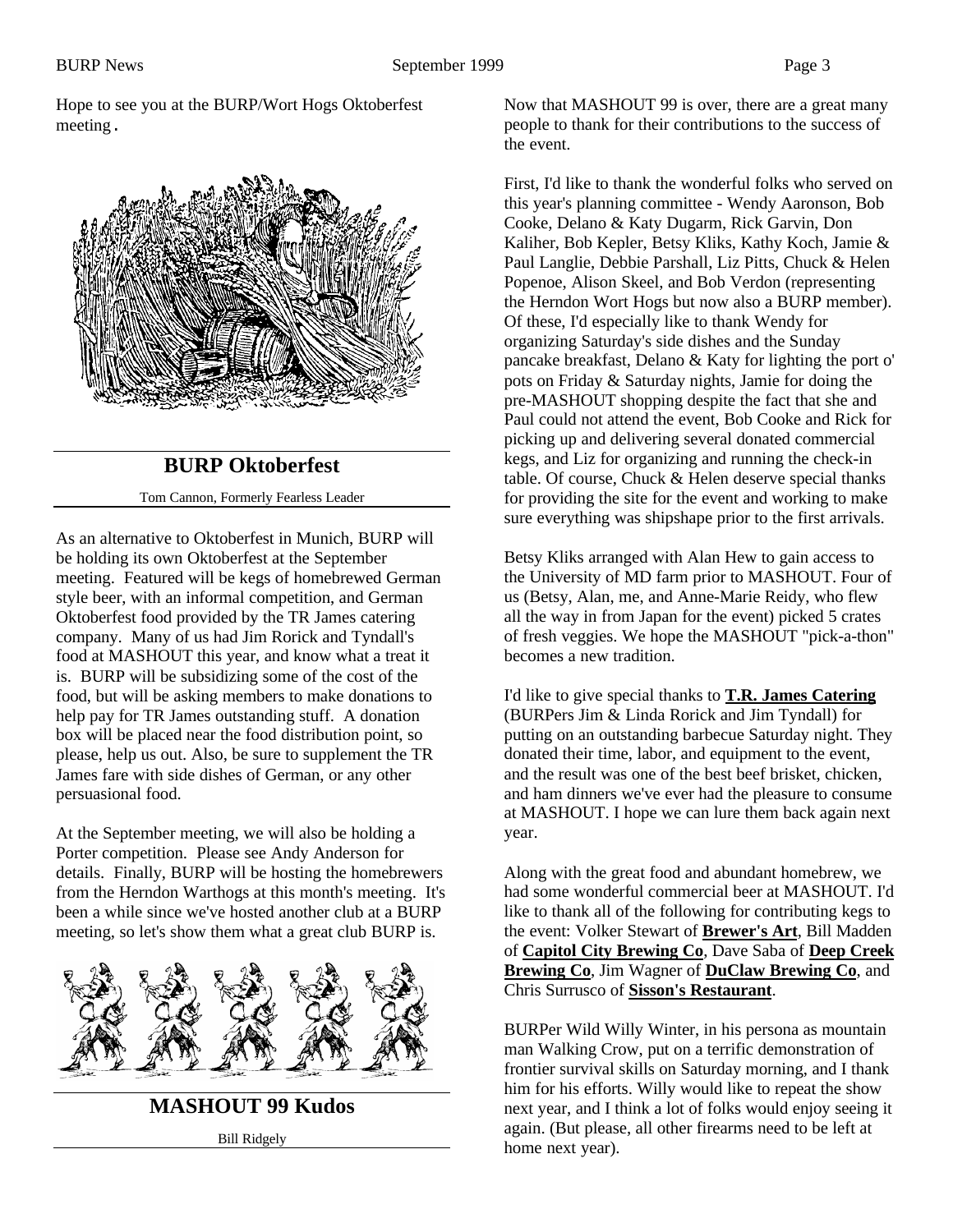The band **Barrelhouse Brawl** put on a great show Saturday night, and I wish more people had gotten up to dance. I'd like to at least express my thanks to them for playing some fun and lively old time music.

Bill Prewitt from Akron, Ohio brought his new 20" telescope "Leanne" for everyone to enjoy. Special thanks go to Bill for taking the time to show and explain the heavens to anyone who stopped by. Bill's e-mail address for those who would like to contact him and thank him personally is bprewitt@neo.rr.com.

Finally, a collective thank you goes to all of the unsung heroes who contributed time and effort to the check-in table, site setup and takedown, cooking on Sunday morning and cleanup both Saturday and Sunday. I can't name all of these people individually, but you know who you are, and all who attended the event are grateful for your efforts.

Some quick statistics - Of the 205 people who signed up for the event (about 190 pre-paid), 180 actually showed (about the same as last year). I suspect the weather Thursday and Friday kept some people away. Friday's thunderstorm was certainly an event in itself. A few of us were ready to donate to the fellow down I-68 who has been attempting to rebuild Noah's Ark for several years.

MASHOUT 2K is tentatively scheduled for Aug 11-13, 2000 to take advantage of the Perseid meteor shower that happens each year around that time. I hope everyone can make it for the first MASHOUT of the new millennium.

#### **MASHOUT 1999**

Ben Schwalb

The 12th annual MASHOUT took place on August 27- 29 at Chuck and Helen Popenoe's place in Rocky Gap. 200 people gathered on their property for a weekend of homebrews, food, and good company. Registration had to be limited to 200 people because the site, although large, is not infinite.

Chuck flew over the site in one of his small planes as folks arrived on Friday, and then the volatile mountain weather brought heavy rain and thunder as people pitched their tents. However, that didn't dampen spirits. Attendees festively congregated under communal tents almost as if it weren't raining at all. Later in the day it cleared up and it was hard to tell that it had even rained.

The rest of the weekend featured very warm, partly sunny weather with some beautiful cloudy mists.

The famous "Keg Row" filled with many kegs of homemade brews, not just beer but soda as well. It seems that the making of root beer, cream soda, ginger ale and other soft drinks at home is becoming more popular. Several breweries donated kegs too: DuClaw Brewing had a keg of witbier and a keg of pale ale; Sisson's Brewing offered a pale ale; Brewer's Art brought a witbier; and Capitol City Brewing tapped their kolsch.

Many homebrew clubs were represented, and a few had signs at their tent sites. Food, as well as homemade beer, wine and mead (not to mention Jell-O shooters) was shared among everyone as strangers became friends. Folks tossed around frisbees, horseshoes, footballs, trap balls and foxtails during the day. At night the campfire saw guitars, fiddles, harmonicas and other instruments, as well as many people relaxing and/or dancing to the music.

Saturday afternoon had many goings-on. Wild Willie Winter (aka Walking Crow) gave demonstrations of tomahawk throwing and black powder musket shooting, and even let others have a try at it. Yours truly threw the tomahawk, and witnesses can tell you that I did absolutely horribly. Actually several men failed, and were then totally humiliated as women and children hit the target. Some people went bike riding, and others hiked. The traditional water balloons were fired on tent sites, landing with small and harmless splashes. A representative from Deep Creek Beer Works showed up with a keg of stout and a beer made with several kinds of berries. The wheat beer contest had 17 entries; congratulations to winner Dave Belman.

The Saturday night feast featured various cooked meats by T.R. James Catering (Jim Tyndall and Jim Rorick), plus salads, homemade salsa, potatoes, brownies, cakes, pies, and other dishes brought by attendees. After night fell, the band Barrelhouse Brawl played Dixie music in the barn under the full moon.

Bill Prewitt brought "Leanne", a 20 inch f5 truss tube altazimuth-mount telescope, through which many of us got to view the remnants of an exploded star and other heavenly bodies. Folks once again gathered around the campfire, and the festivities continued until the wee hours.

Sunday morning a breakfast of eggs, pancakes, bacon, potatoes, coffee and fruit helped people on their way as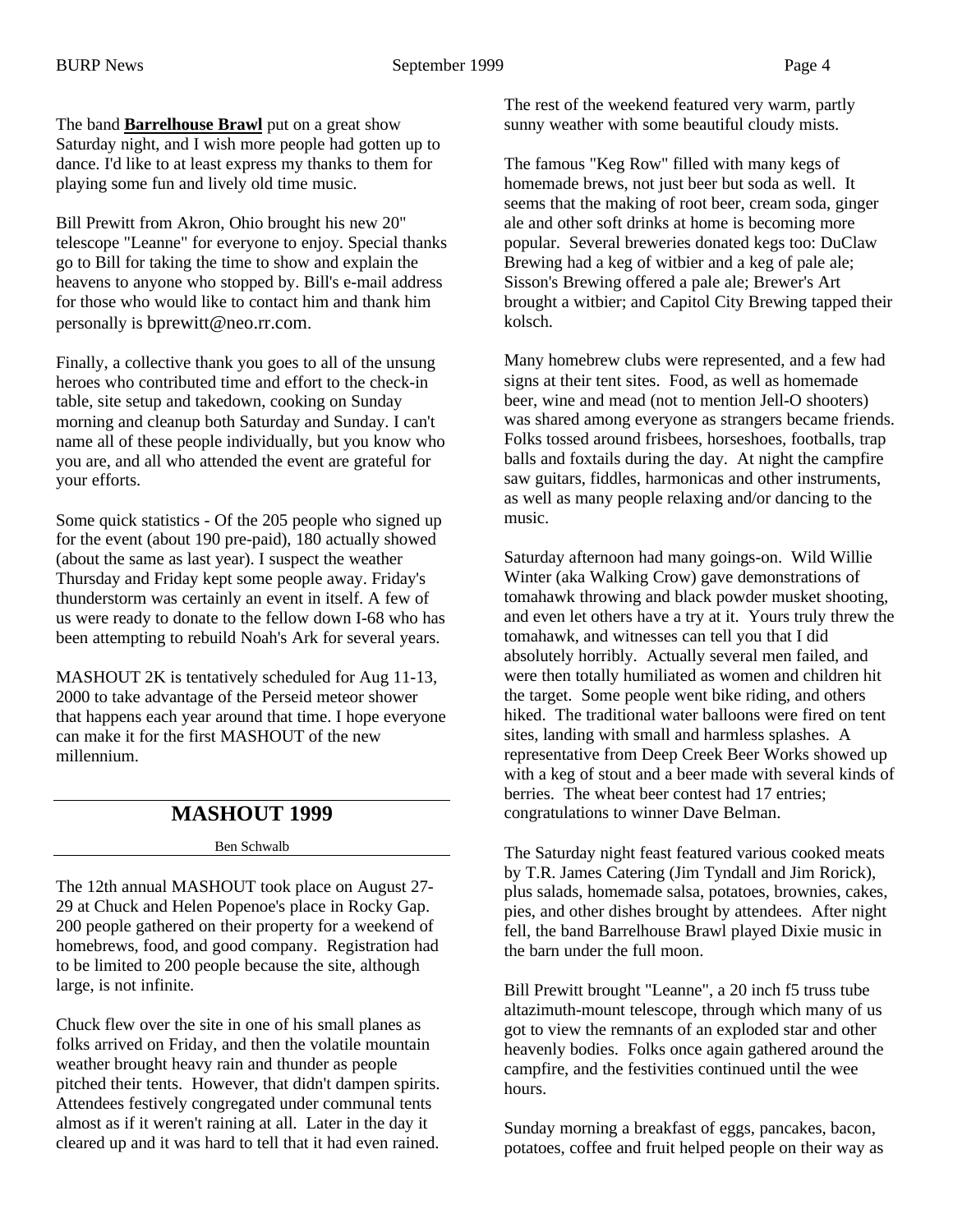they packed away their tents and other belongings, already looking forward to coming back next year. Many thanks to Chuck and Helen for once again providing a great site for the biggest and best homebrewing event in the mid-Atlantic area.

## **Brewers Challenge**

Steve Marler, Fearless Leader

There is still room for some more teams that would like to compete in the upcoming Brewers Challenge. Ten teams will be given some base ingredients that they must use and they will be allowed to add up to one pound of any other 3 ingredients that they choose. These ten beers will then be judged at the meeting in October. This competition will not replace the Weird Beer competition that is traditionally held at the October meeting, but will be an additional competiton.

Teams must consist of 2 or more people. At least one person on the team must be a BURP member and at least one member of the team must be a novice brewer (one or less years of experience) that plans to continue to brew (i.e., not just a spouse, relative, or friend that will never brew again). The BURP member and novice brewer may be the same person. All team members must be 21 year old or older.

The competition will be open to the first 10 teams that provide me with the required information below, either by e-mail or snail mail. No phone calls!

Team Name:

Team Captain (name and contact information):

Team Members: Name BURP Member (Y/N) Year's of Brewing Experience

We will have a panel of judges to choose which beer is the best overall.

More detailed instructions will be given to the 10 teams.

### **September Competition: Porter**

Andy Anderson, Minister of Culture

Congratulations to Dave Belman who won 1st place at last month's MASHOUT with his German weizen. The 2nd place ribbon went to a non-BURPer, Stan Alderson, with his Blackberry Wheat. Rounding out third place with an aptly titled dunkelweizen called "Four Cheeks Wheat", was the offering of Dave Pyle and Tom & Colleen Cannon. There were 17 entries in last month's competition, so these were truly good beers.

September's meeting will feature the Porter competition. The winner of this contest will also be able to enter the AHA Club Only competition for porter, which will be held next month. So, please enter early & often. For those wishing some style guidelines, the following are based on BJCP Style Guidelines and come from the BURP web page.

#### **Robust Porter**

A dark ale with a fairly full body, a coffee-like dryness from the use of roasted malts (as opposed to the roast barley character of stouts), a malty flavor, and a strong hop character that balances these other factors. Dark brown to black. OG: 1.040-58 IBU: 25-40 Color: 30+ Commercial examples: Sierra Nevada Porter, Anchor Porter.

#### **Brown Porter**

Generally lower in alcohol than robust porters with less roast malt character. Medium malt sweetness with low hop aroma and flavor. Medium light body. Some versions are made with lager yeast. Medium to dark brown. Starting gravities tend to be lower than for robust porters.

OG: 1.040-50 IBU: 20-30 Color: 20-35 Commercial Examples: Yuengling Porter, Stegmeier Porter, Samuel Smiths Taddy Porter.

*[Hmm. No mention of corn, which is clearly in the flavor profile of Yuengling and perhaps in that of Stegmeier. Of course Stegmeier has that oddly habitforming medicinal taste. Ed.]*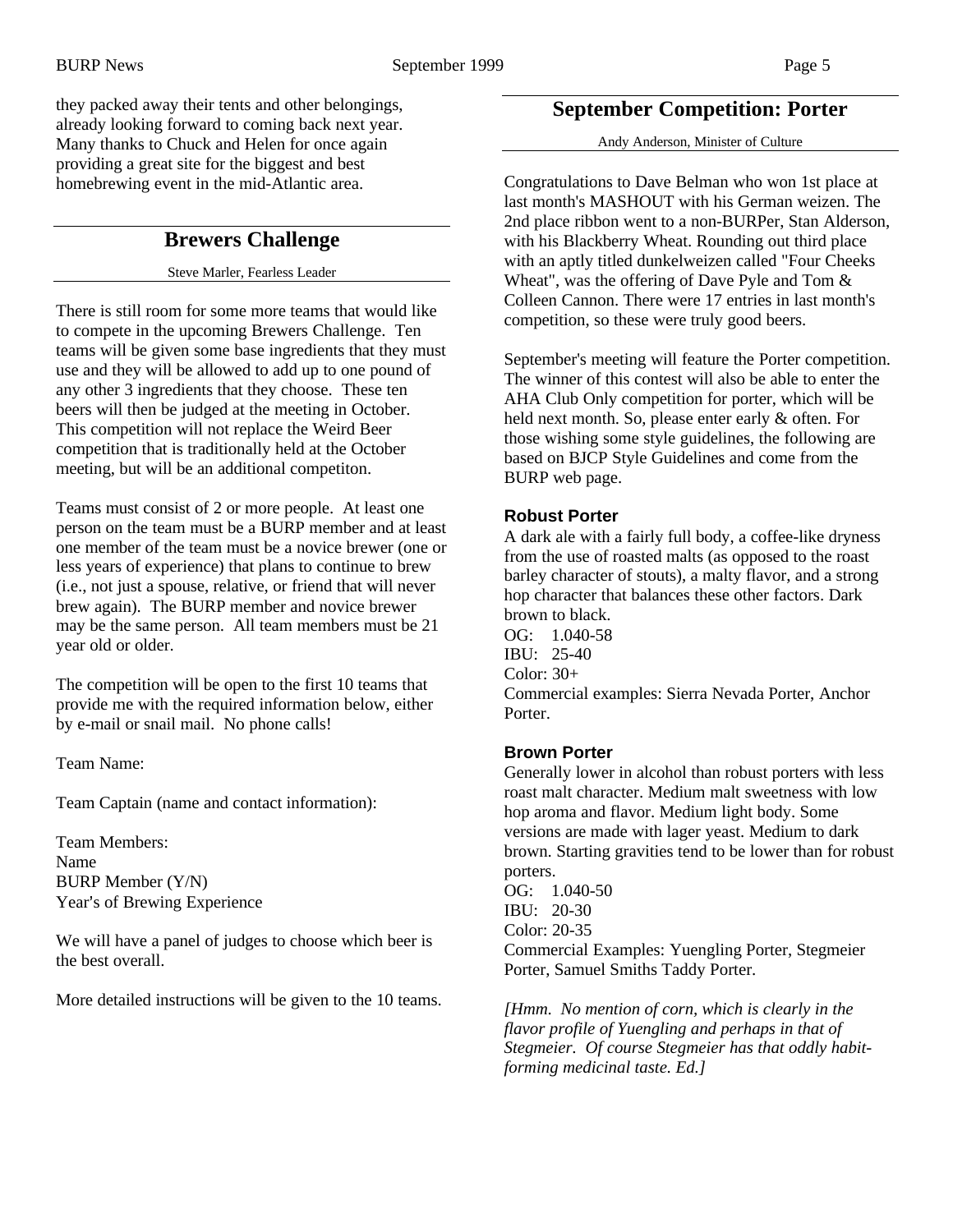## **Blue Ridge Brew Off**

#### Jay Adams, Minister of Culture, Emeritus

Some people just don't know when to quit! After organizing Spirit of Free Beer year before last, I just couldn't stand it. I am, therefore, organizing another contest for my club here in Western North Carolina, Mountain Ale and Lager Tasters (MALT). Andy, this could happen to you!

MALT's first annual Blue Ridge Brew Off promises to be one of the most fun competitions of the year. The competition will be held in Asheville, North Carolina, which is located in the heart of the beautiful Blue Ridge Mountains. Asheville is convenient to the Great Smoky Mountains National Park, Biltmore House and Gardens, Grandfather Mountain, Pisgah National Forest, and many other scenic attractions. Excellent golfing, trout fishing, boating, and mountain climbing abound in the area. November is actually one of the most beautiful times to visit, because the weather is still mild, and the leaves do not obscure the majestic mountain vistas. We certainly do not have the lavish prizes of the Spirit of Free Beer, but the venue can't be beat!

I'd like to invite BURP to participate in the First Annual Blue Ridge Brew Off, November 13 at Asheville Pizza and Brewing in Asheville. This will be a BJCPsanctioned event using BJCP style guidelines. The competition announcement, entry forms, style guidelines, and judge registation/waiver should be available soon on our website (www.caveartmedia.com/malt) or using a link that was kindly set up by Lynn Ashley on the BURP website. If you want us to mail you the competition package, contact me (see address and phone below) or Brian Cole, our club president, at bribarcole@aol.com.

Entry fees are \$5 for the first, and \$4 for additional entries (no limit). Three bottles are required for each entry. Entries must be received by November 6 and can be dropped off between October 27 and November 6 at Asheville Pizza and Brewing (675 Merrimon Avenue, Asheville, NC 28804). You can even use SoFB forms if you like. Recipes are optional. In order to give entrants the best possible feedback on their beer, we are looking for qualified judges. Contact judge organizer Mike Lewandowski (mlew@ioa.com, (828)285-9814) if you are interested in judging or stewarding.

We'd appreciate it if you would pass the word about the Blue Ridge Brew Off and consider entering and/or participating. If you have questions, please contact me

at goosepoint@teleplex.net, (828) 894-6441 or (828) 625-1510.

## **Cherry Beer Recipe**

#### Delano DuGarm, Minister of Truth

I've gotten some requests for the recipe for the porter I described in the last newsletter. Here's what I have. Note that while fresh sour cherries are only in season in June, you can try canned sour cherries (make sure that you get ones that are just cherries and water – not cherry pie filling), or even dried sour cherries. I've seen them for sale at Trader Joe's but have not tried brewing with them. I'm not sure how many dried cherries to add. Perhaps it would be worth testing various dosages.

#### **Grain Bill**

9 lbs. Briess 2-row *(I know, I'm cheap)* ½ lb.. Melanoidin Malt ¼ lb. Biscuit Malt 5 oz. Munich Malt 1 lb. Caravienne ½ lb. Chocolate ¼ lb. Black Patent *Note: You could try Aromatic Malt if you can't get Melanoidin Malt*

Mashed at 151º for about 90 minutes

#### **Hops**

| 60 minutes |
|------------|
| 30 minutes |
| 15 minutes |
| 0 minutes  |
|            |

Yeast: Wyeast 1056

Fermented in two Cornelius kegs for seven days, then added five pounds of sour cherries to each keg. The beer sat on the cherries for two weeks, then was racked into a carboy. It settled for two weeks, after which I bottled it with  $\frac{3}{4}$  cup cane sugar.

The OG before cherries was 1055, the FG was 1013.